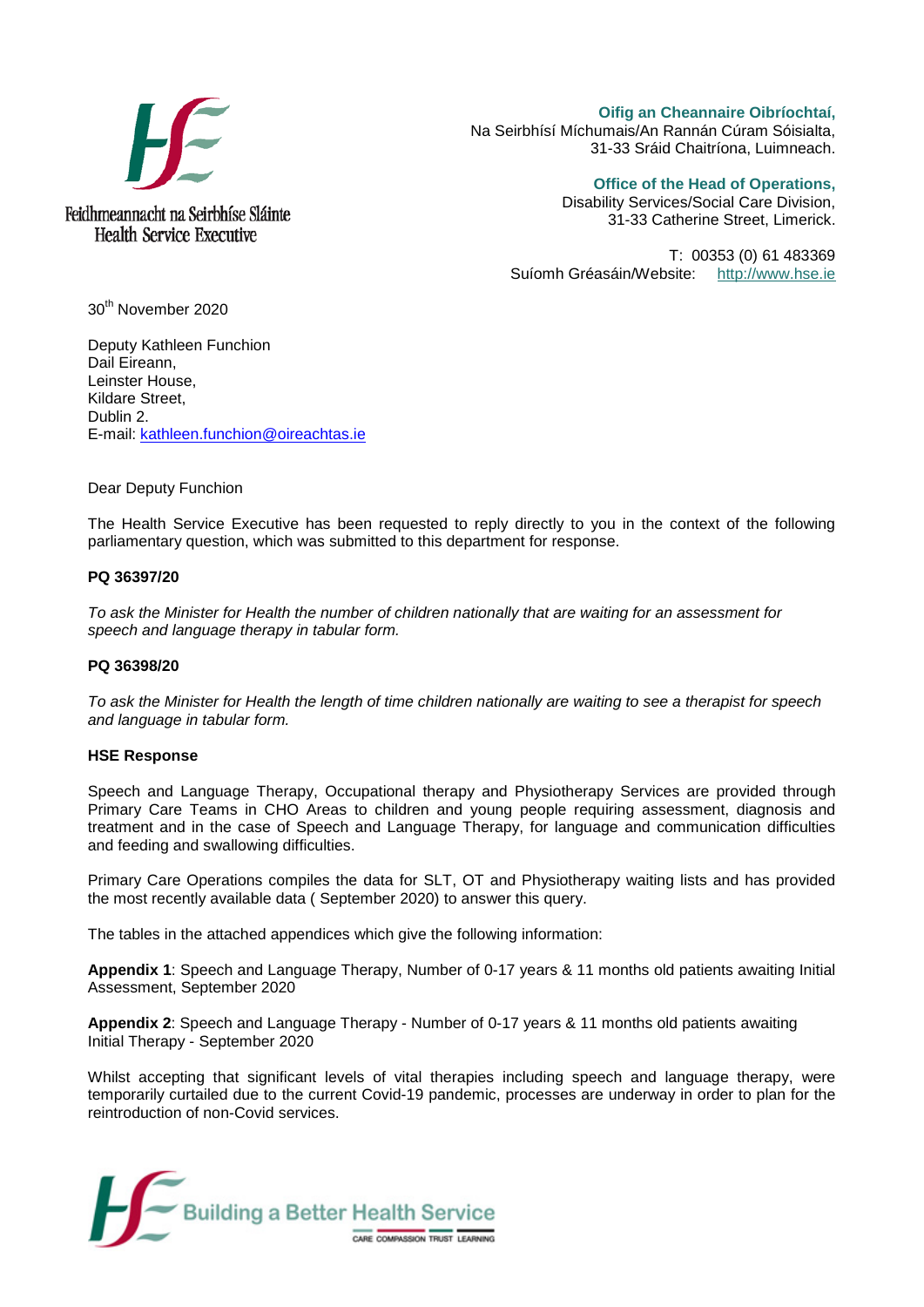## **Resumption of Disability Services**

In respect of the provision of Disability Services and in the context of the Governments Resilience & Recovery Framework (2020 – 2021), the HSE regards the provision of disability services, including speech and language therapy provision, as essential to maintaining a response to people with a disability.

All disability services must follow public health guidance in this area, including the prevention and management of covid related infection. The HSE and its funded disability partners will continue to provide supports, including respite services, in line with public health guidance and direction and having regard to the availability of staffing resources.

Reference is drawn to the following HSE weblink which provides updates and guidance for disability service providers, including 'service resumption planning guidance'.

<https://www.hse.ie/eng/services/news/newsfeatures/covid19-updates/partner-resources/>

Attention is also drawn to the following important web links which provide up to date information resources in respect of COVID-19.

#### [www.hspc.ie](http://www.hspc.ie/)

## <https://www.gov.ie/en/campaigns/c36c85-covid-19-coronavirus/>

The HSE and Service Providers recognise the critical need and importance of disability supports for people and their families. The impact of COVID-19 on people's lives has and continues to be very significant. Our collective aim is to restore services and to ensure continuity of services in a safe way in line with the very significant investment made by the State and funded agencies. We continue to work with service users and their families/carers to ensure that we achieve this aim.

In this context, we welcome the recent announcements from the Government of additional funding for Disability Services:

- An additional €100 million secured for Disability Services in the recent budget.
- €10 million is being made available to support the resumption of day services and enhanced home support services for disability service users. The €10 million funding is being drawn down from the National Action Plan on COVID-19 - €7.5 million will increase the level of day service provision and €2.5 million will provide intensive support packages for children and young people with complex/high support needs.
- €20 million in one-off grants will be provided to reform disability services, build the capacity of disability organisations and to improve the quality of life of those who rely on these services.
- €7.8 million has been allocated by Sláintecare to facilitate the HSE and its funded service providers to address the overdue Assessments of Need.

Yours sincerely,

 $\lambda$ 

**Dr. Cathal Morgan, Head of Operations - Disability Services, Community Operatio**

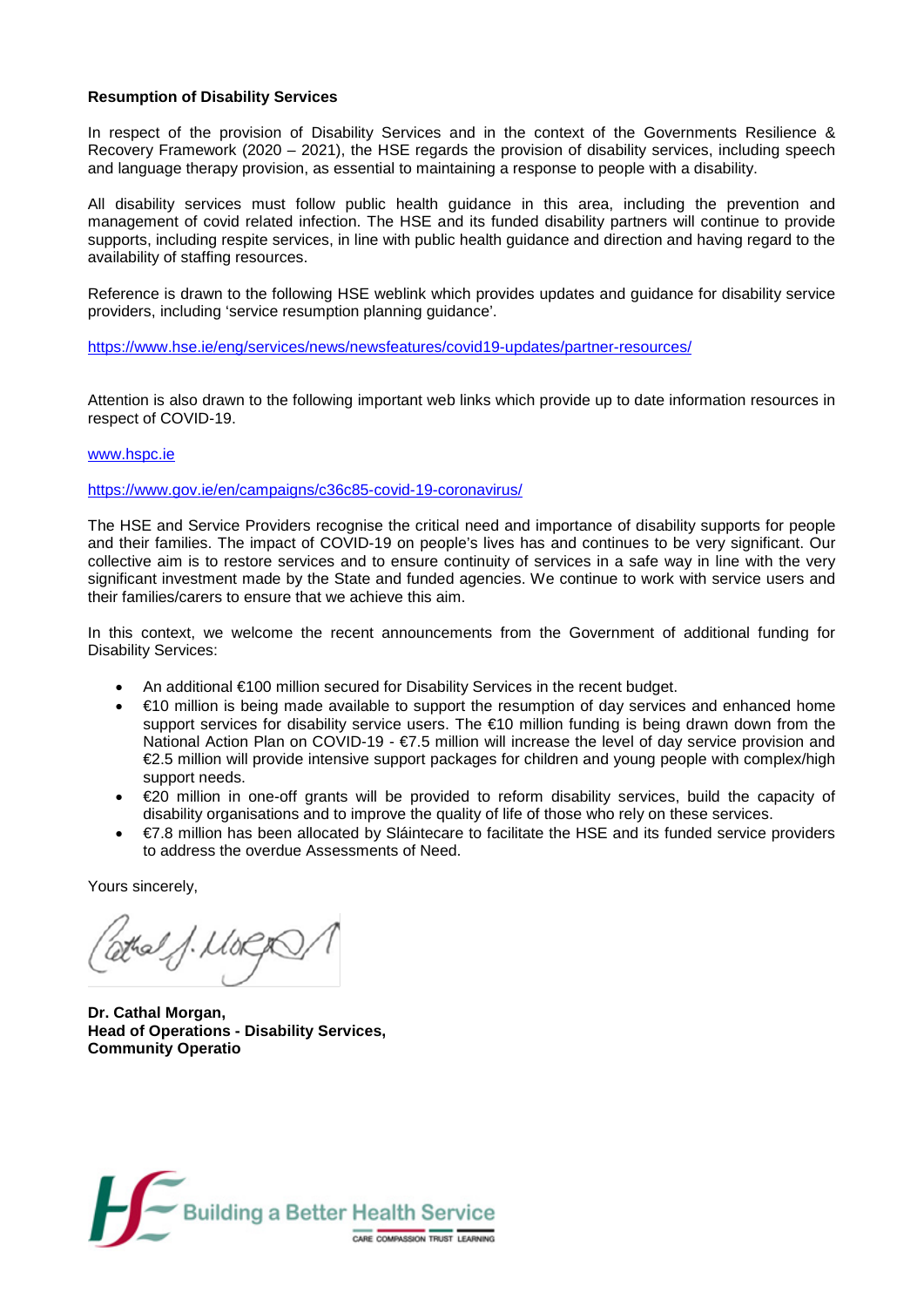# **APPENDIX 1**

**Speech and Language Therapy - Number of 0-17 years & 11 months old patients awaiting Initial Assessment - September 2020**

|                                          |                           | $\overline{\mathbf{4}}$       | 8                                            | 12                              | 18                      |                         |              |
|------------------------------------------|---------------------------|-------------------------------|----------------------------------------------|---------------------------------|-------------------------|-------------------------|--------------|
|                                          |                           | months                        | months                                       | months                          | months &                |                         |              |
|                                          |                           | & 1 day                       | & 1 day<br>12 <sub>2</sub><br>$\blacksquare$ | & 1 day<br>18<br>$\blacksquare$ | 1 day to<br>24          | $>24$                   |              |
| <b>LHO</b>                               | $0$ to $4$<br><b>Mths</b> | $\blacksquare$<br>8<br>months | months                                       | months                          | months                  | months                  | <b>Total</b> |
| <b>Cavan Monaghan</b>                    | 177                       | 143                           | 400                                          | 93                              | 31                      | $\bf{0}$                | 844          |
| <b>Donegal</b>                           | $\mathbf 0$               | $\mathbf 0$                   | $\mathbf 0$                                  | $\mathbf 0$                     | $\mathbf 0$             | $\mathbf 0$             | $\mathbf 0$  |
|                                          | $\mathbf 0$               | $\mathbf 0$                   | $\mathbf{0}$                                 | $\mathbf 0$                     | $\mathbf 0$             | $\mathbf 0$             | $\mathbf 0$  |
| <b>Sligo Leitrim</b><br>CHO <sub>1</sub> | $\frac{177}{177}$         | $\overline{143}$              | 400                                          | 93                              | $\overline{31}$         | $\overline{\mathbf{0}}$ | 844          |
|                                          | 344                       | 381                           | 126                                          | 80                              | $\overline{\mathbf{3}}$ | 10                      | 944          |
| Galway                                   | 219                       | 20                            | 20                                           | 15                              | $\mathbf 0$             | $\mathbf 0$             | 274          |
| <b>Mayo</b>                              | 72                        | $\overline{2}$                | $\mathbf 0$                                  | $\overline{\mathbf{0}}$         | $\mathbf 0$             | $\mathbf 0$             | 74           |
| <b>Roscommon</b>                         |                           |                               |                                              |                                 |                         |                         |              |
| CHO <sub>2</sub>                         | 635                       | 403                           | 146                                          | 95                              | $\overline{\mathbf{3}}$ | 10                      | 1,292        |
| <b>Clare</b>                             | 155                       | 107                           | 29                                           | 46                              | $\overline{\mathbf{8}}$ | $\overline{2}$          | 347          |
| <b>Limerick</b>                          | 218                       | 161                           | 145                                          | 20                              | 23                      | $\overline{25}$         | 592          |
| <b>North Tipperary East</b>              | 171                       | 162                           | 106                                          | 49                              | 29                      | $\mathbf 0$             |              |
| <b>Limerick</b>                          |                           |                               |                                              |                                 |                         |                         | 517          |
| CHO <sub>3</sub>                         | 544                       | 430                           | 280                                          | 115                             | 60                      | 27                      | 1,456        |
| <b>Kerry</b>                             | 138                       | $5\phantom{.0}$               | $\mathbf 0$                                  | $\pmb{0}$                       | $\pmb{0}$               | $\mathbf 0$             | 143          |
| <b>North Cork</b>                        | 145                       | 11                            | $\mathbf 0$                                  | $\mathbf 0$                     | $\mathbf 0$             | $\mathbf 0$             | 156          |
| <b>North Lee</b>                         | 166                       | 108                           | 20                                           | $\pmb{0}$                       | $\mathbf 0$             | $\mathbf 0$             | 294          |
| <b>South Lee</b>                         | 215                       | 23                            | $\mathbf 0$                                  | $\overline{7}$                  | $\overline{\mathbf{3}}$ | 13                      | 261          |
| <b>West Cork</b>                         | 70                        | $\overline{6}$                | $\overline{\mathbf{0}}$                      | $\mathbf 0$                     | $\mathbf 0$             | $\mathbf 0$             | 76           |
| CHO <sub>4</sub>                         | 734                       | 153                           | 20                                           |                                 | $\overline{\mathbf{3}}$ | 13                      | 930          |
| <b>Carlow Kilkenny</b>                   | 137                       | 137                           | 74                                           | $\mathbf 0$                     | $\mathbf 0$             | $\mathbf 0$             | 348          |
| <b>South Tipperary</b>                   | 98                        | 41                            | 13                                           | $\overline{1}$                  | $\overline{\mathbf{0}}$ | $\overline{\mathbf{0}}$ | 153          |
| Waterford                                | 77                        | 89                            | 193                                          | 1                               | $\mathbf 0$             | $\mathbf 0$             | 360          |
| Wexford                                  | 156                       | 158                           | 378                                          | 137                             | $\mathbf 0$             | $\mathbf 0$             | 829          |
| CHO <sub>5</sub>                         | 468                       | 425                           | 658                                          | 139                             | $\mathbf 0$             | $\bf{0}$                | 1,690        |
| <b>Dublin South East</b>                 | 75                        | 59                            | 10                                           | $\boldsymbol{9}$                | $\boldsymbol{9}$        | 8                       | 170          |
| <b>Dun Laoghaire</b>                     | 63                        | 15                            | 22                                           | $\mathbf 0$                     | $\overline{\mathbf{0}}$ | $\mathbf 0$             | 100          |
| <b>Wicklow</b>                           | $\mathbf{0}$              | $\mathbf{0}$                  | $\mathbf{0}$                                 | $\mathbf 0$                     | $\mathbf 0$             | $\mathbf 0$             | $\mathbf{0}$ |
| CHO <sub>6</sub>                         | 138                       | $\overline{74}$               | 32                                           | $\overline{9}$                  | $\overline{9}$          | $\overline{\mathbf{8}}$ | 270          |
| <b>Dublin South City</b>                 | 94                        | 119                           | 107                                          | 41                              | 14                      | $\overline{17}$         | 392          |
| <b>Dublin South West</b>                 | 187                       | 117                           | 152                                          | 44                              | $\overline{78}$         | 373                     | 951          |
| <b>Dublin West</b>                       | 76                        | 141                           | 255                                          | 241                             | 133                     | 11                      | 857          |
| <b>Kildare West Wicklow</b>              | 0                         | $\mathbf 0$                   | $\mathbf 0$                                  | 0                               | $\mathbf 0$             | 0                       | 0            |
| CHO7                                     | 357                       | 377                           | 514                                          | 326                             | 225                     | 401                     | 2,200        |
| <b>Laois Offaly</b>                      | 394                       | 279                           | 213                                          | 0                               | 0                       | $\mathbf 0$             | 886          |
| <b>Longford Westmeath</b>                | 0                         | $\mathbf 0$                   | 0                                            | 0                               | 0                       | $\mathbf 0$             | 0            |
| Louth                                    | 192                       | 72                            | 0                                            | 0                               | $\pmb{0}$               | $\pmb{0}$               | 264          |
| <b>Meath</b>                             | 85                        | 56                            | 76                                           | 23                              | 0                       | 0                       | 240          |
| CHO <sub>8</sub>                         | 671                       | 407                           | 289                                          | 23                              | $\mathbf 0$             | $\mathbf 0$             | 1,390        |
|                                          | 192                       | 392                           |                                              |                                 | 87                      | $\mathbf 0$             |              |
| <b>Dublin North</b>                      |                           |                               | 505                                          | 316                             |                         | $\mathbf 0$             | 1,492        |
| <b>Dublin North Central</b>              | 85                        | 108                           | 174                                          | 214                             | 24                      |                         | 605          |
| <b>Dublin North West</b>                 | 135                       | 219                           | 325                                          | 259                             | 127                     | 39                      | 1,104        |
| CHO <sub>9</sub>                         | 412                       | 719                           | 1,004                                        | 789                             | 238                     | 39                      | 3,201        |
| <b>Total</b>                             | 4,136                     | 3,131                         | 3,343                                        | 1,596                           | 569                     | 498                     | 13,273       |